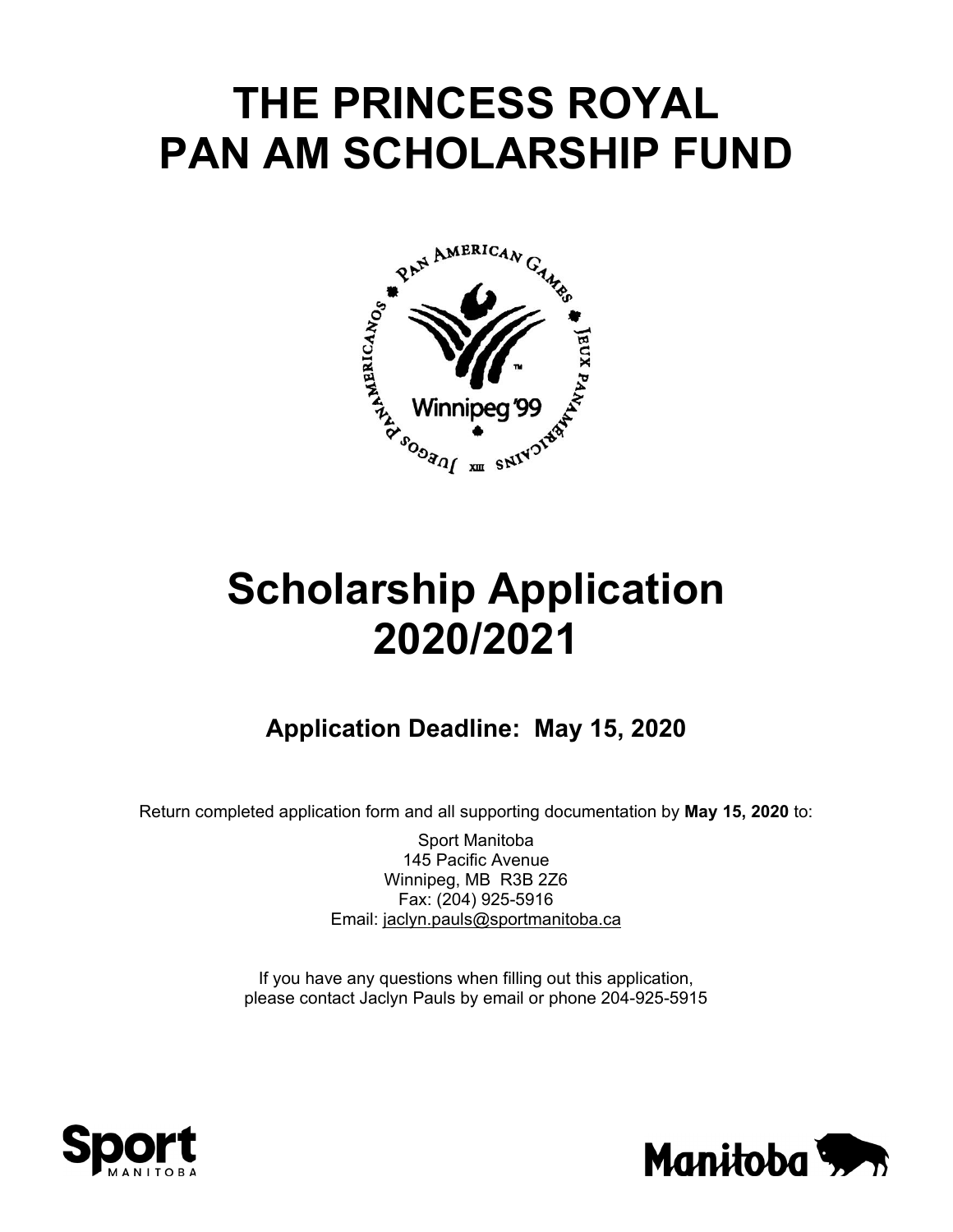

# **THE PRINCESS ROYAL PAN AM SCHOLARSHIP FUND Application 2020/2021**

## **Overview:**

The Princess Royal Pan Am Scholarship endowment fund has been established to provide financial support for Manitoba's high performance athletes. In addition to supporting athletes in training the scholarship will serve as a tribute to commemorate the Manitoba visit of Her Royal Highness the Princess Royal in 1999.

#### **Purpose:**

To provide financial assistance to support Manitoba's high performance athletes in their pursuit of excellence at the national and/or international levels of competition.

The scholarships will allow the recipient athletes to concentrate more completely on their training, preparation and competitions.

To provide a source of funding that will enable the recipient athletes to excel in both their academic and athletic pursuits.

#### **Scholarships Available:**

The Princess Royal Pan Am Scholarship will award two (2) scholarships per year valued up to \$3,000 each.\*\* The scholarships will be awarded to one male and one female high performance athlete enrolled in a postsecondary institution in Manitoba.

#### **Eligibility Criteria:**

The Princess Royal Pan Am Scholarships are open to any male or female athlete who:

Is a Canadian citizen or landed immigrant residing in Manitoba and enrolled at a university, college or technical institute in Manitoba.

Is a current or former member of a national team: or

Is a member of a provincial or national training program conducted or endorsed by the provincial or national sport organization; or

Is a member of a provincial or national disabled athletic team or actively pursuing a disabled sporttraining program.

Has received the endorsement of their respective Provincial Sport Organization.

Is competing at the national level (as a representative of Manitoba) or international level of competition within their sport.

Has been a resident\* of Manitoba for a minimum period of one year (defined as being registered with Manitoba Health Insured Benefits Branch).

Is a full or part-time\* student (as defined by the institution of attendance) and maintains a satisfactory academic standing.

 \*Part time students will be considered provided they can verify that a full course load has been completed within a 12-month period (September to August).

\*\* Note: Meeting the eligibility guidelines listed above does not guarantee all scholarship categories will be awarded, but we can ensure each applicant will receive careful consideration and fair treatment in what is a very competitive process. The selection committee has the ability to consider the depth within each award category and in circumstances where applicants categories do not meet a minimum evaluation threshold may elect to not award a scholarship.



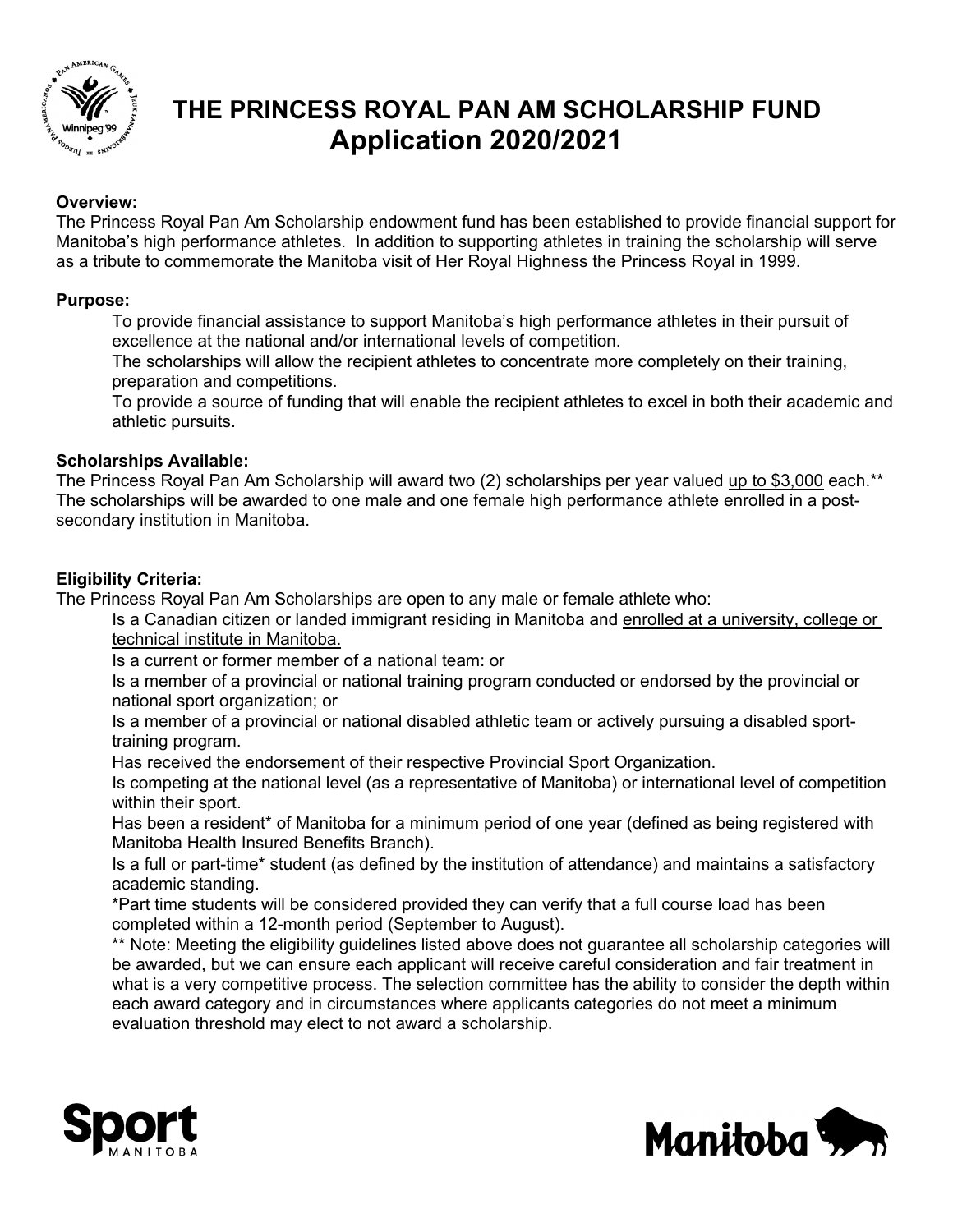## **I. GENERAL INFORMATION**

Name:



Permanent Address *(Correspondence will be sent to this address)*:

| City/Town:                                   |  | Postal Code:           |  |  |  |
|----------------------------------------------|--|------------------------|--|--|--|
| Telephone Number:                            |  | Date of Birth (d/m/y): |  |  |  |
| E-mail Address:                              |  | Sex:                   |  |  |  |
| Student ID Number (if applicable):           |  |                        |  |  |  |
| Continuous resident of Manitoba since (m/y): |  |                        |  |  |  |

#### **I. EDUCATION PLANS**

Please indicate your current program of post-secondary studies for the 2019/2020 and future academic sessions:

| a)                                | <b>Educational Institution:</b> |  |  |  |  |
|-----------------------------------|---------------------------------|--|--|--|--|
|                                   |                                 |  |  |  |  |
| $\mathbf{b}$                      | Degree/Diploma Sought           |  |  |  |  |
| $\mathbf{c})$                     | Expected Date of Completion     |  |  |  |  |
| Ш.                                | <b>ACADEMIC STANDING</b>        |  |  |  |  |
| Academic Average / Cumulative GPA |                                 |  |  |  |  |

# **III. ACADEMIC ACHIEVEMENTS**

List your major academic accomplishments, beginning with the most recent accomplishment.



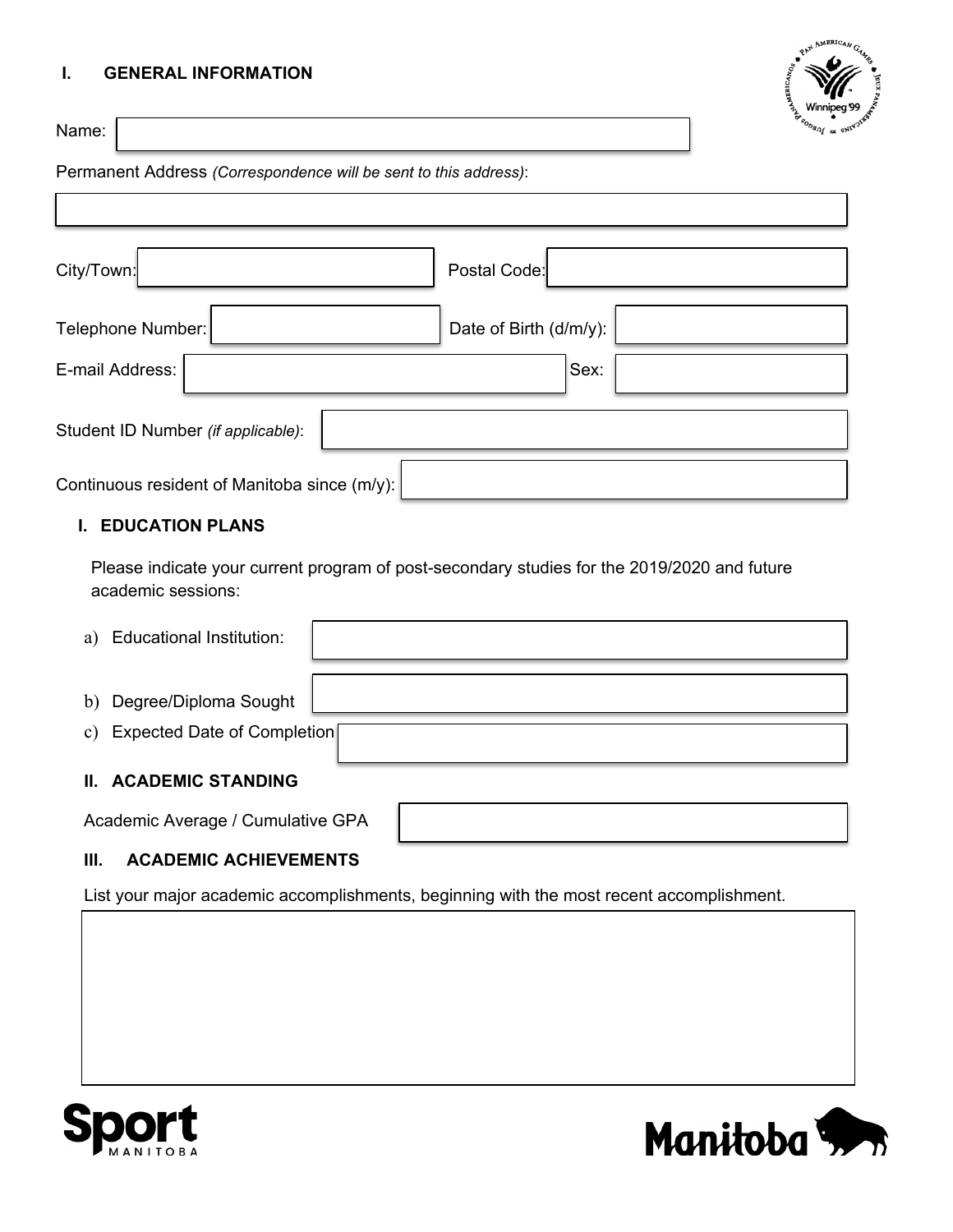#### **Name:**



Please list any other scholarships, awards or bursaries you will receive this year and/or are applying for.

#### **V. SPORT INVOLVEMENT**

- A. List one primary sport in which you are now actively involved.
- B. Please describe your athletic experience on a provincial team, national team (current or former), post-secondary team, invites to national camps, any Sport Canada funding)

# **VI. SPORT GOALS**

Please identify the short and long-term goals you have set for yourself for the current and future competitive seasons.





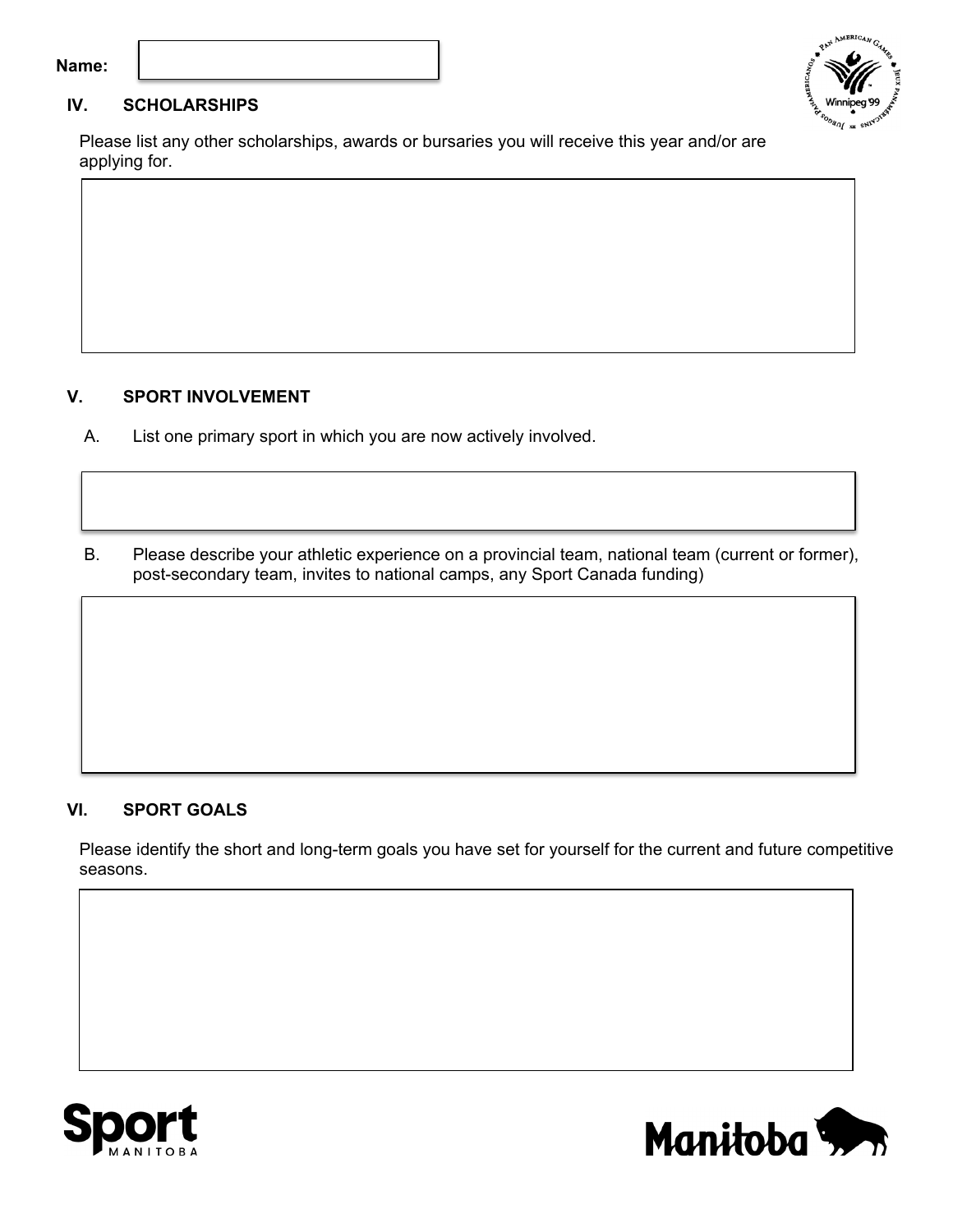|  | lame |  |
|--|------|--|
|  |      |  |



# **VII. COMPETITION SCHEDULE**

Please provide a list of your upcoming year's travel and competition schedule.

# **VIII. SPORT ACHIEVEMENTS**

List past competitive results, beginning with the most recent event:

| Name of<br>competition | Level<br>(Inter/Nat) | Location | Event<br>entered | Age group/<br>classification | # of teams/<br>competitors in<br>class | # of<br>countries /<br>provinces | <b>Final</b><br>placing | <b>Date</b><br><b>MM/YY</b> |
|------------------------|----------------------|----------|------------------|------------------------------|----------------------------------------|----------------------------------|-------------------------|-----------------------------|
|                        |                      |          |                  |                              |                                        |                                  |                         |                             |
|                        |                      |          |                  |                              |                                        |                                  |                         |                             |
|                        |                      |          |                  |                              |                                        |                                  |                         |                             |
|                        |                      |          |                  |                              |                                        |                                  |                         |                             |
|                        |                      |          |                  |                              |                                        |                                  |                         |                             |
|                        |                      |          |                  |                              |                                        |                                  |                         |                             |
|                        |                      |          |                  |                              |                                        |                                  |                         |                             |
|                        |                      |          |                  |                              |                                        |                                  |                         |                             |

List any additional major athletic achievements or awards, beginning with the most recent:



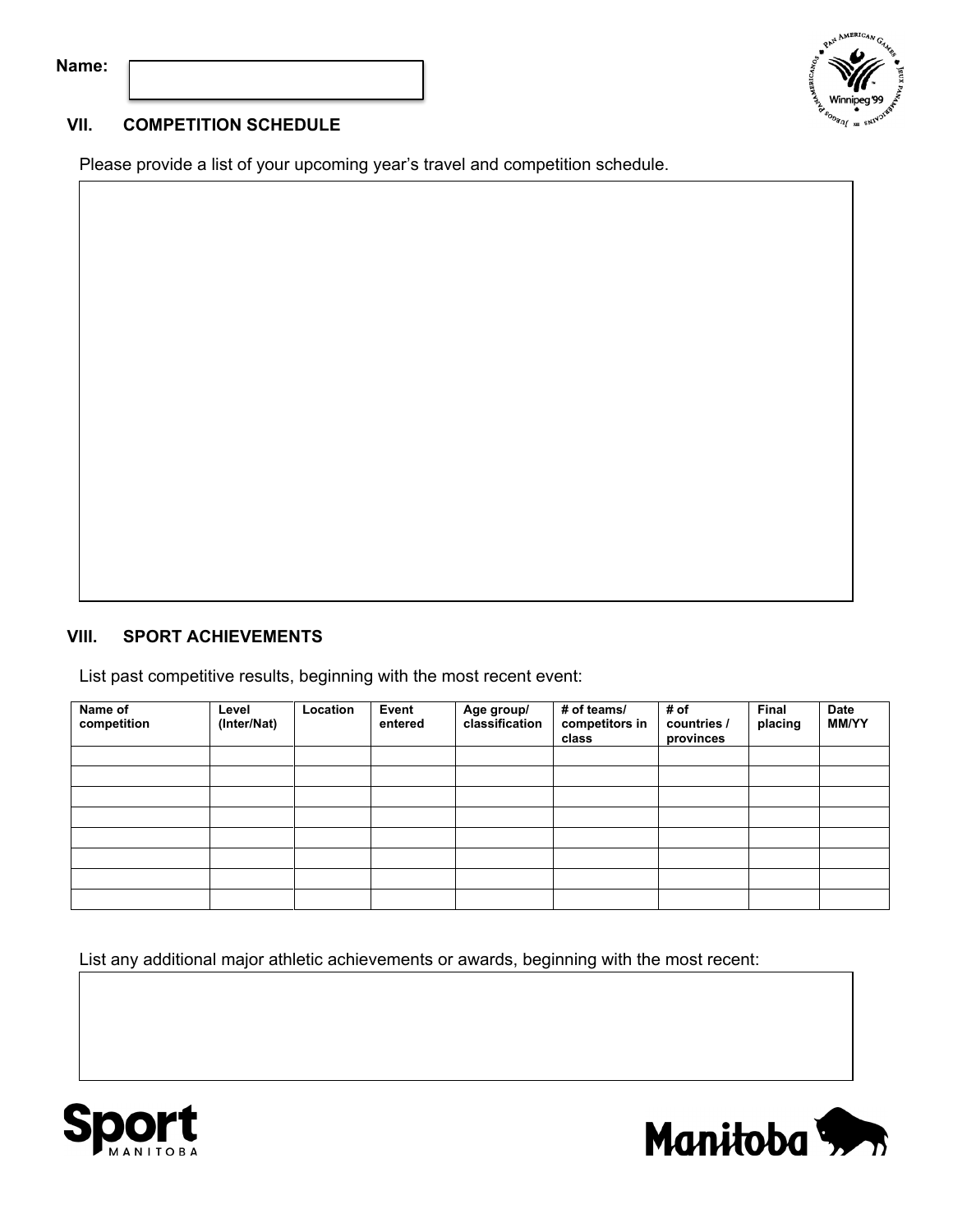| Name: |  |
|-------|--|
|       |  |
|       |  |
|       |  |



## **IX. Community Involvement**

Please describe your involvement in the community (volunteer work, coaching, officiating, etc.). Include information on your role, the timeframe of the activity and the frequency of the involvement. Attach an additional page if required.

## **X. Proposed 2019-2020 Competition/Training Budget**

Complete the below statement declaring revenue and expenses associated with your sport. Information should relate to your upcoming training and competitive season and should only list expense areas that must be paid for directly as out of pocket costs to you

| <b>REVENUE</b>                                  | <b>EXPENSES</b>               |  |
|-------------------------------------------------|-------------------------------|--|
| Sport Canada Carding Assistance                 | Training/Coaching             |  |
| National Sport Organization Funding             | Competition travel & expenses |  |
| <b>Provincial Sport Organization</b><br>Funding | Camps / trials                |  |
| Canadian Sport Centre-Manitoba<br>Funding       | Sport Science support         |  |
| Sponsorship                                     | Equipment                     |  |
| Employment                                      | <b>Facility fees</b>          |  |
| Other (please identify):                        | Other (please identify):      |  |
| Other (please identify):                        | Other (please identify):      |  |
| <b>TOTAL REVENUE</b>                            | Other (please identify):      |  |
|                                                 | <b>TOTAL EXPENSES</b>         |  |